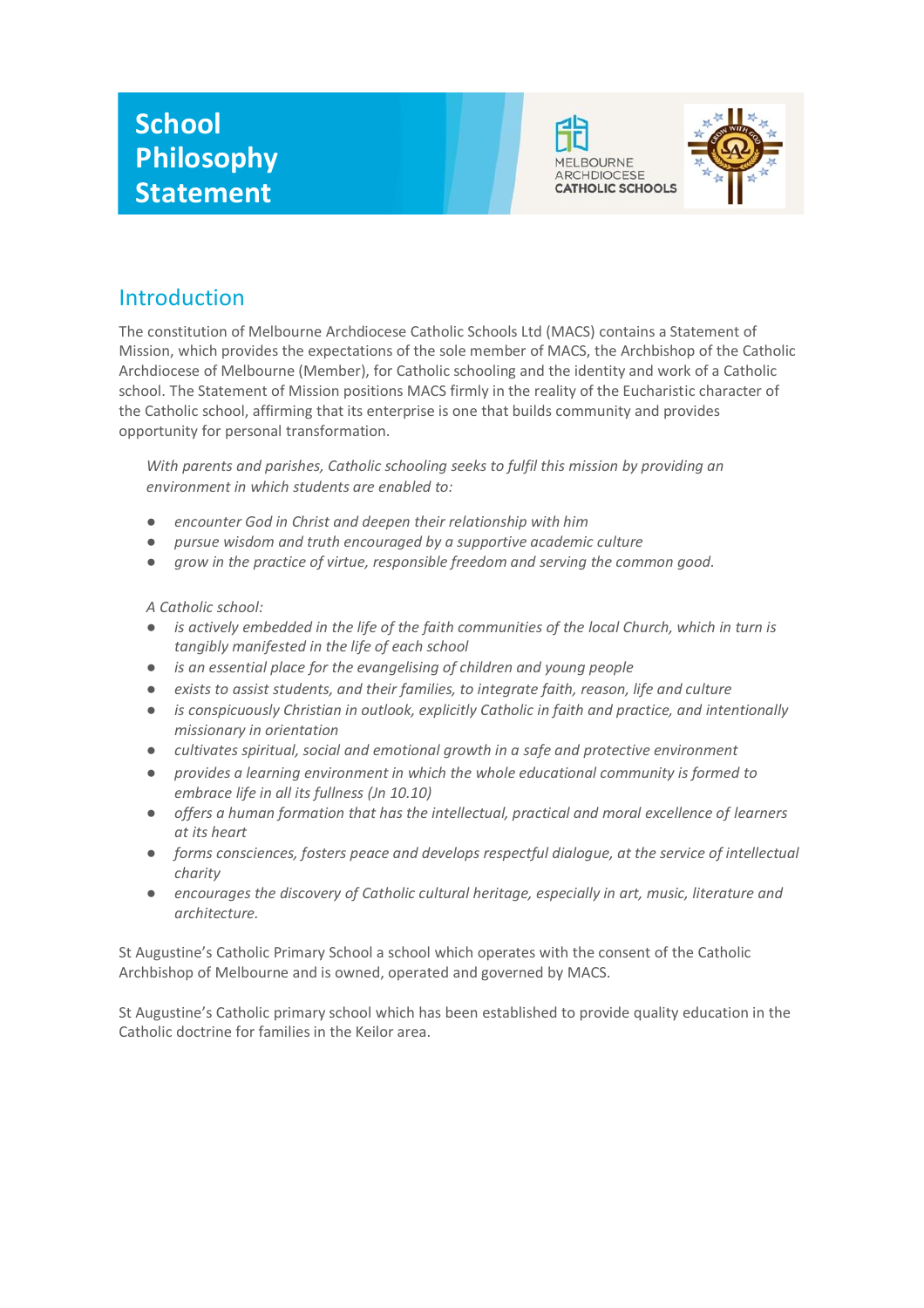#### **Mission**

Our mission is inspired by St Augustine. Our school vision is lived out through our daily words and actions as were strive together to make a difference. As a Catholic School we are committed to working with parents in a partnership to continue the faith development of our students. Through instruction and prayer we aim to develop in our students a deeply personal relationship with God that is life giving and purposeful.

#### Vision

# St Augustine's Primary School

# A welcoming learning community:

#### *United in Catholic faith*

#### *Integrating our faith and life*

#### *Empowering animated life-long learners*

#### *Enabling responsible global citizens*

#### *Nurturing the potential of all*

### Values

At St Augustine's we STARR together with shared values:

- Show Respect
- Team Work
- Always persist
- Responsible
- Resilient

Our values set out expectations for all members of the school community.

# **Objectives**

At St Augustine's we aim to strive together to make a difference.